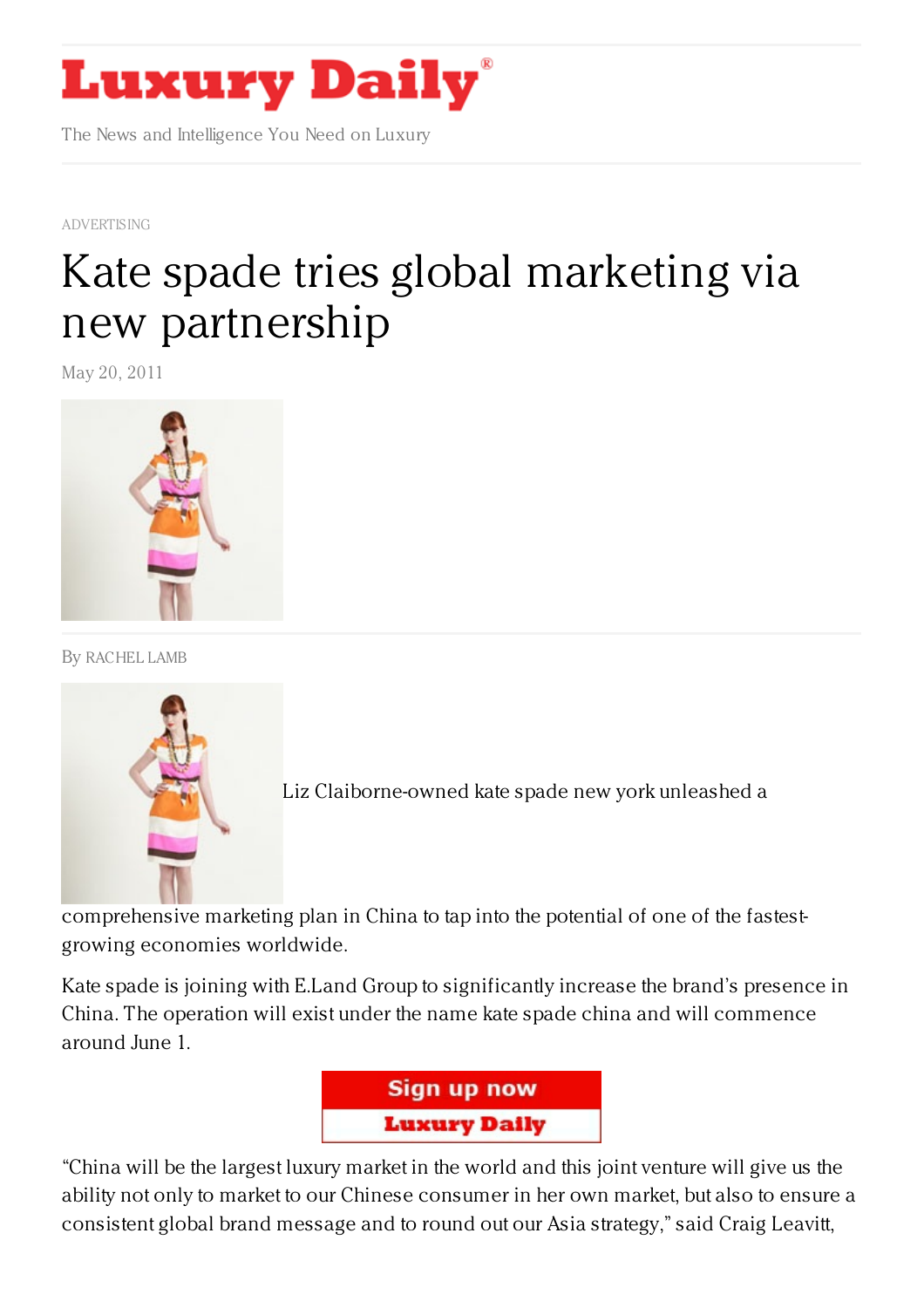CEO of kate spade new york, New York.

"Aside from the macroeconomic trends highlighting the increased consumer spending, the Chinese consumer is at a critical point in her evolution of engagement with international brands," he said. "We see this as an opportunity to really build a relationship with her and to become a key brand for her as she evolves."

Kate spade has additionally agreed to reacquire its kate spade new york business from Globalluxe in mainland China during 2011 and its businesses in Southeast Asia in 2014. This will further establish the company's marketing strategy for the region.

Until 2014, Globalluxe will continue driving kate spade new york's business in Southeast Asia, including the territories of Hong Kong, Taiwan, Macau and Singapore, where business remains very strong, per E.Land Group.

Kate spade new york first entered greater China and Southeast Asia in 2001 through a distribution agreement with Globalluxe Limited.

Queen of spades

Kate spade is using this as an opportunity to bolster its global marketing strategy.

The brand plans to use a multifaceted approach using traditional media, social media and events.

The marketing will be tailored to fit the local market, which is an important part of going global.

"We will focus on educating the Chinese consumer about the unique aspects of our brand and we will work hard to develop dialogue and an on-going relationship with her," Mr. Leavitt said.

Currently, kate spade has two freestanding stores and three shop-in-shops in China.

The brand plans to reach approximately 300 points of distribution by 2020.

Kate spade has grown a significant presence in Asia and operates 70 full-price locations as well as eight outlets stores.

This is the brand's second joint venture in Asia. The first was in Japan, which ended in December 2009.

Partnering up

Many brands are expanding to other countries via digital or physical means.

Luxury brands Ralph Lauren, Mandarin Oriental and Barneys New York are expanding their footprint by attempting a global marketing strategy (see [story](https://www.luxurydaily.com/best-practice-for-luxury-brands-going-global/)).

Although there are some hesitations about going global, namely pricing, transactions and language barriers, kate spade believes that its partnership with E.Land Group will be a successful one.